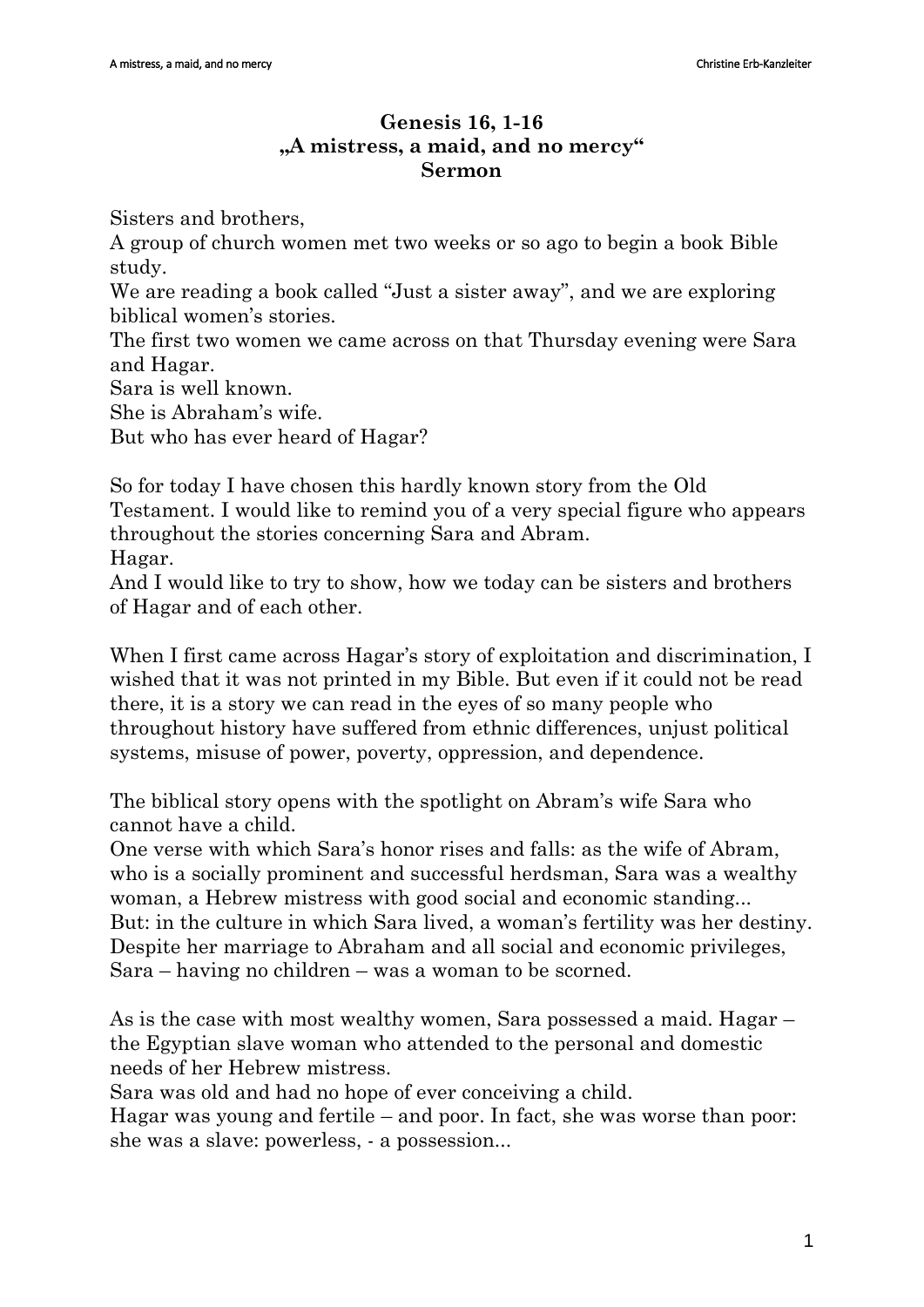Sara, the barren but wealthy mistress, suggested to her husband Abram to go and try to have a child with her maid.

It would be Sara's child, because Hagar was Sara's property: and what belonged to Hagar actually belonged to Sara.

Sara had social standing, but she had no respect. She had material abundance, but she was not comforted. She was beautiful but childless... That which Sara longed for most, her husband's money could not buy her. Only her slave's womb could give it to her.

What the Lord had kept from Sara, Sara tried to obtain through her slave. The slave Hagar was never asked her opinion...

Through her slave Sara sought esteem and honor for herself.

But instead of esteem Sara received contempt. Instead of respect Sara was ridiculed – by her maid.

Whether Hagar's contempt for Sara was real or imagined on Sara's part, I can only guess. But one thing is certain: Hagar's elevation as Abram's pregnant concubine showed Sara's downfall as the wife who could bear him no children.

The status of the pregnant slave woman in the house of her mistress and master changed. The defenceless slave turned into a protected wife. And perhaps the pregnancy awakened something in the slave woman: something like a sense of self-worth, a sense of purpose and direction.

Whatever...

Hagar was able to give the old man Abram something his wife Sara could not. And so Hagar changed in Sara's eyes. And her attitude toward herself changed: the child growing inside her was proof that she was more than a slave – she was a woman.

Enraged, Sara renounced her part in the whole humiliating affair and blamed Abram.

He, in turn, renounced his authority, role and interest in the situation and gave Hagar back into the hands of Sara...

It is terrible to read and imagine what happened, when the Bible simply reports: **"Sara dealt harshly with her..."** (v 6)

Exactly the same word and phrase is used in the Old Testament, when many years later, the people of Israel are oppressed by their Egyptian masters.

Humiliated and fearing for herself and her child's life Hagar ran away. (v 6)

The story of Hagar and Sara is about more than ethnic prejudice; it is also about economic discrimination of women and their minor status in a society of male power.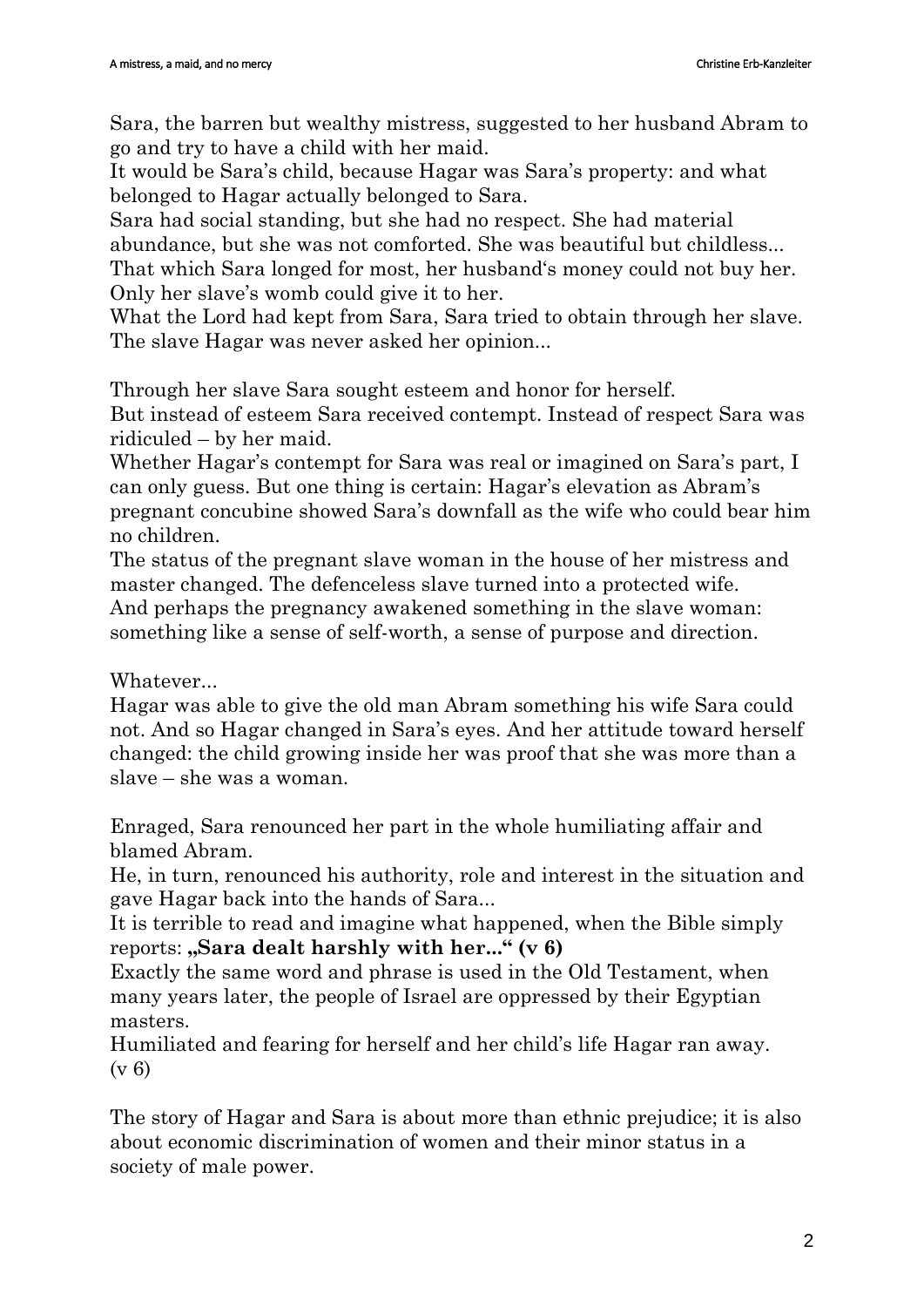When Sara realized that her plan would not work, she tried to save face and regain her superiority over Hagar. Sara grasped desperately for the little power her husband had restored to her hands.

The oppressed possessing woman oppresses the non-possessing...

desperately hoping for a slight advantage to gain.

Instead of realizing the common suffering in two women's lives in a world dominated by men, the one with little power tries to destroy the totally powerless.

Because honestly: the only things which separated the two women were a couple of cattle und some sheepskins – which today might be a paycheck and a diploma...

That makes me ashamed and embarrassed... hesitatingly imagining what could have happened, if female solidarity had been lived and friendship dared.

Sara could have lost a slave and gained a sister...

But – back to the text:

The tragedy of it all is that this is neither Hagar's nor Sara's story. It was never meant to be.

It is Abram's story. The part concerning Hagar and Sara is only part of a larger drama about the promises of God to God's elected servant Abram. Hagar and Sara are introduced only in so far as they are necessary for the story of fulfilling God's promises to Abram.

Today we have learned to see the women...

We admire Hagar for her courage in getting out of the abusive relationship with Sara.

And we are disappointed that in the end she did not remain in freedom and out of the exploiting structures.

Maybe that happened because Hagar has not yet had enough strength to define herself.

When the angel of the Lord found Hagar at a spring in the wilderness, he asked the runaway slave:

## **"Hagar, maid of Sara, where have you come from; and where are you going?" (v 8)**

Hagar seems broken and empty as well – too empty to see a future... Still she knew too well where she had come from:

## **"I am fleeing from my mistress..." (v 8)**

But where she was heading to unfortunately Hagar could not answer. Although she had run away, she still understood herself to be a slave. "My mistress", she says – and cannot describe a life of self-determination and freedom.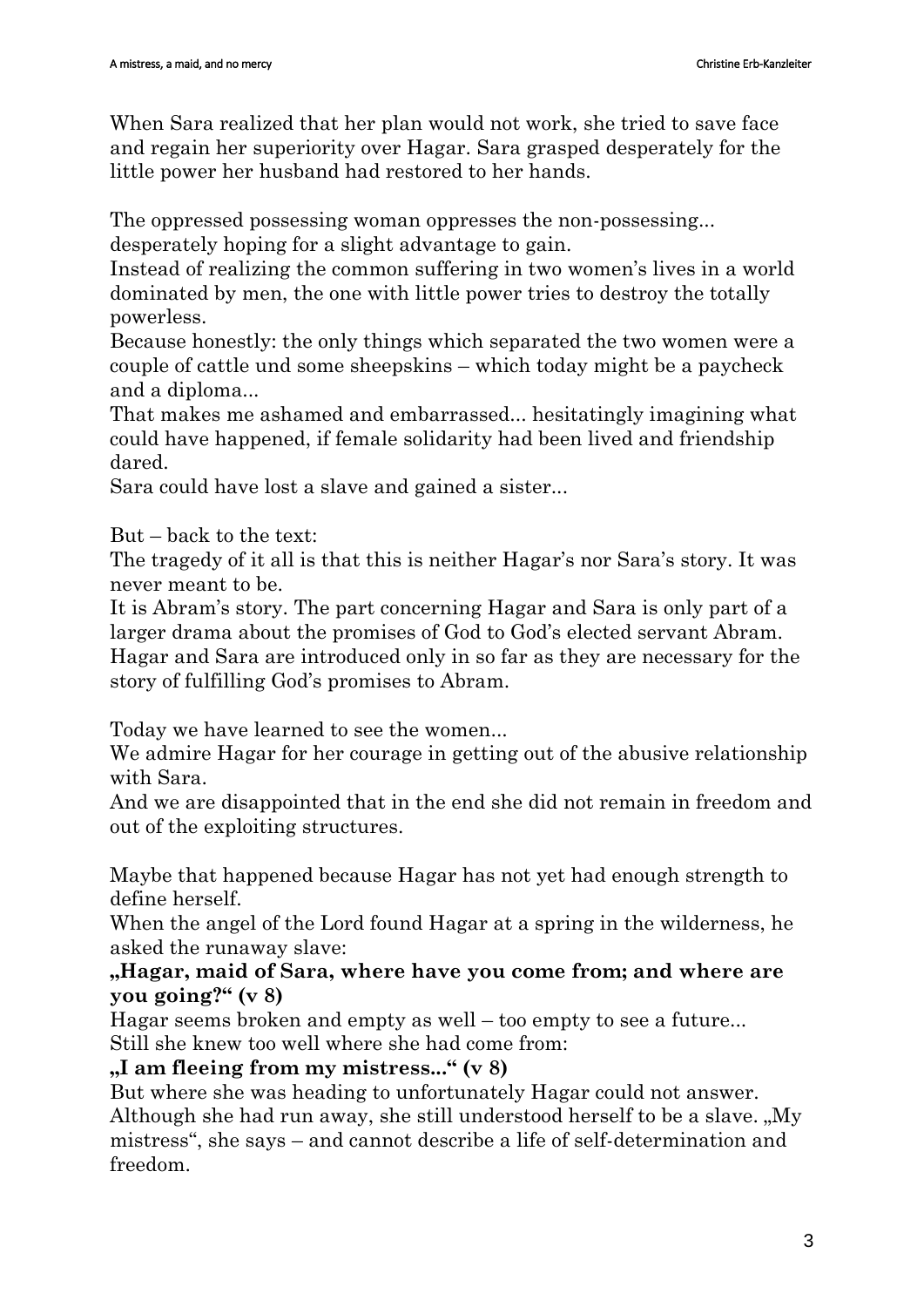## And then **"The angel of the Lord said to her: Return to your mistress and submit to her". (v 9)**

I find these verses hardly bearable. She is sent back into oppression and slavery. What an angel is that doing such a thing?

Renita Weems, a black American, a theology professor specialized on the Old Testament, writes, what  $I$  – being a white woman living in a first world country - do hardly dare to suggest:

"A slave", she writes, "without a mistress is first of all lost. Hagar's body" was free, but her mind remained in bonds. What Sara thought of Hagar had become what Hagar thought of herself; she was property."

".Could it be", Renita Weems, who knows slavery as part of her family's history asks, that the angel had no other choice, but to send the runaway slave back to the reality in which she had defined herself?

The Egyptian woman was part free and part slave. She had fled, showing her desire to be free, but then had to return to her mistress's house because she continued to see herself as a slave. Therefore the angel commanded her to return to her mistress and submit to her..."

There might be much truth about it.

But still – I nearly freeze, when I imagine God's angel sending a slave back into slavery... the God of love and liberation commanding submission and captivity?

**<sup>10</sup> The angel of the LORD also said to her, "I will so greatly multiply your offspring that they cannot be counted for multitude." <sup>11</sup> And the angel of the LORD said to her,**

**"Now you have conceived and shall bear a son;**

 **you shall call him Ishmael,**

**…**

**<sup>13</sup> So she named the LORD who spoke to her, "You are El-roi"; for she said, "Have I really seen God and remained alive after seeing him?" <sup>14</sup> Therefore the well was called Beer-lahai-roi; it lies between Kadesh and Bered.**

**<sup>15</sup> Hagar bore Abram a son; and Abram named his son, whom Hagar bore, Ishmael. <sup>16</sup> Abram was eighty-six years old when Hagar bore him Ishmael.**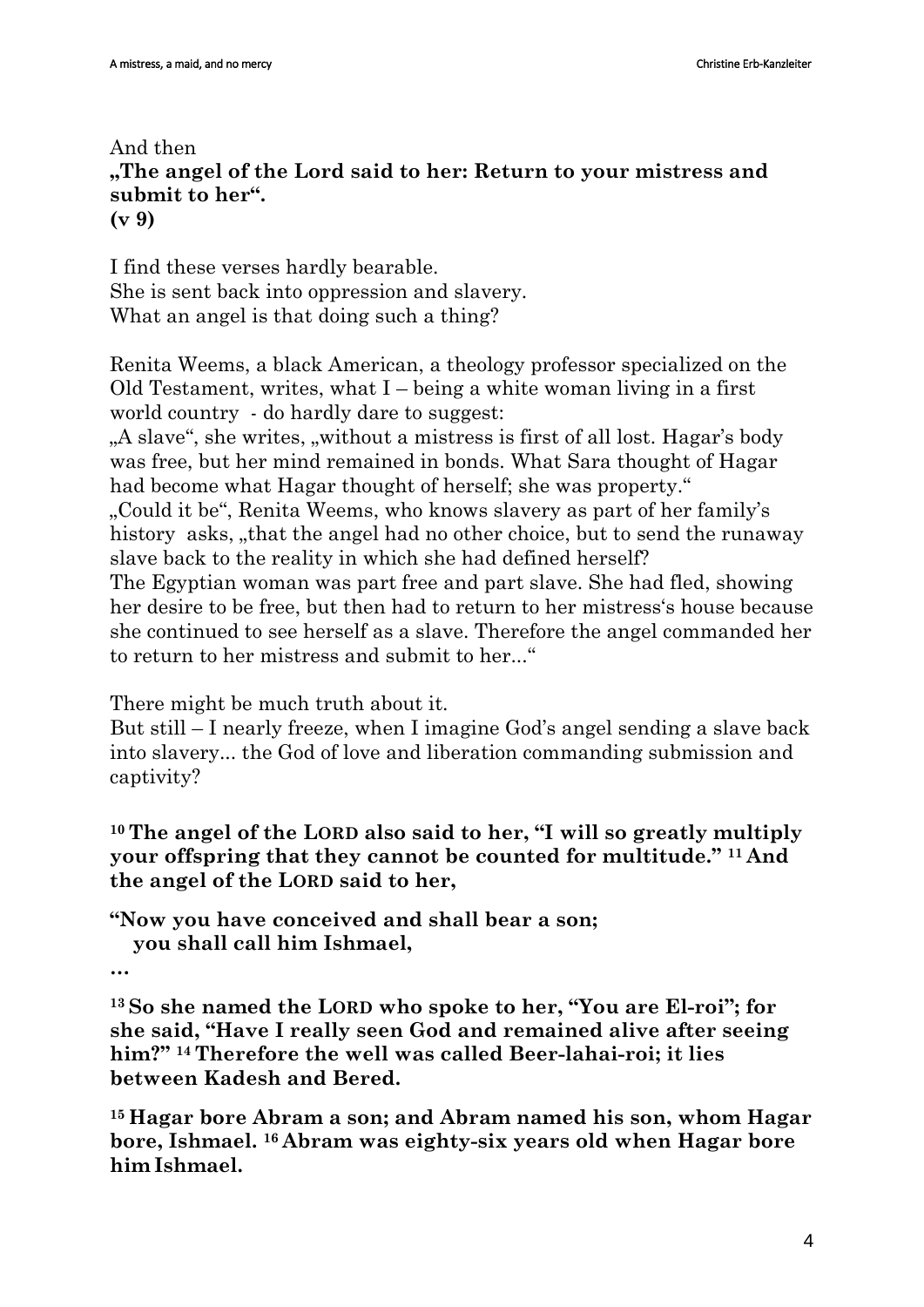Hagar's blessing was within reach but still beyond the possibilities of her reality.

The only comforting thing is, that Hagar is promised a future and freedom and a great people for her son.

She learns the name of her child, and she realizes that she has a special relationship with her God. She gives God a name. She is the first person in the Bible to name God, believe it or not. For a moment Hagar is a woman talking theology... Isn't that a divine moment in a life of frustration and exploitation...

Then Hagar returns, and it is not her but Abram who is to give the child his name.

Here the Hagar of the Bible disappears and turns up again for the last time five chapters later.

In Genesis 21 Hagar had given birth to Abram's slave child.

Sara, meanwhile, had conceived and given birth to Isaac. This time, threatened by the relationship developing between the two boys and fearful about her son's inheritance, Sara convinced her husband to evict the slave woman and her son.

Before Hagar had left voluntarily…

This time she was banished by her own son's father.

How cruel can one be?

Once more Hagar found herself in the wilderness alone – only this time with a hungry, crying child to care for. But they were free... God found her where she was and opened her eyes.

But back to Sara:

Why had Sara not said one word?

It could have changed everything in Hagar's life...

Why had Abram not realized that his responsibility to the mother of his child went beyond water and a few crumbs of bread which he gave them on their way?

A mistress, a maid – and no mercy…

We cannot deny the sorrow in this story, the painful lesson about how people are able to treat each other...

I suppose, the story of Hagar and Sara touches us in many different ways. And at the same time in all our lives, whether we are black or white or

privileged or not, we are at times Hagar's daughters and sons.

When our backs are up against the wall;

when we feel abandoned, abused, betrayed and banished;

when we find ourselves in need of another person's help...

somebody who could "sister" us and not exploit us...